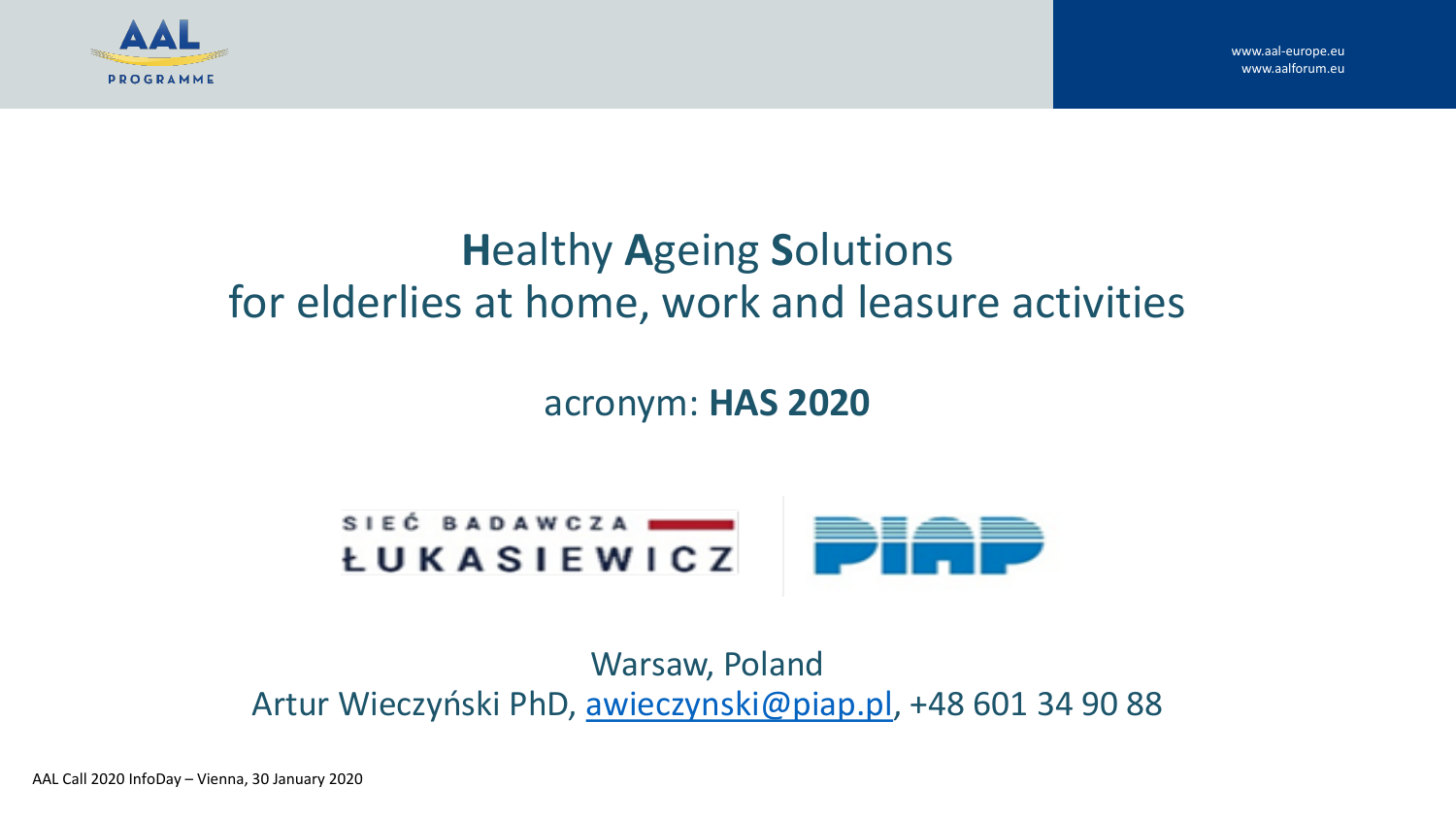

# **ŁUKASIEWICZ Research Network - Industrial Research Institute for Automation and Measurements PIAP**

- Public Institute focused on innovative application, estabilished in 1965, located in Warsaw, PL
- 320+ researchers and engineers
- Participation in FP5, FP6, FP7, H2020, EDA, ESA and AAL projects
- Areas of expertise:
	- AAL applications and systems
	- Mobile ICT solutions
	- Innovative sensing solutions
- Examples of completed projects for AAL area:
	- "IEGLO" Infrastructure-based EGNOS/Galileo receiver for personal mobility (FP7, GSA)
	- "SALIG++" Smart Assisted Living involving Informal careGivers (AAL)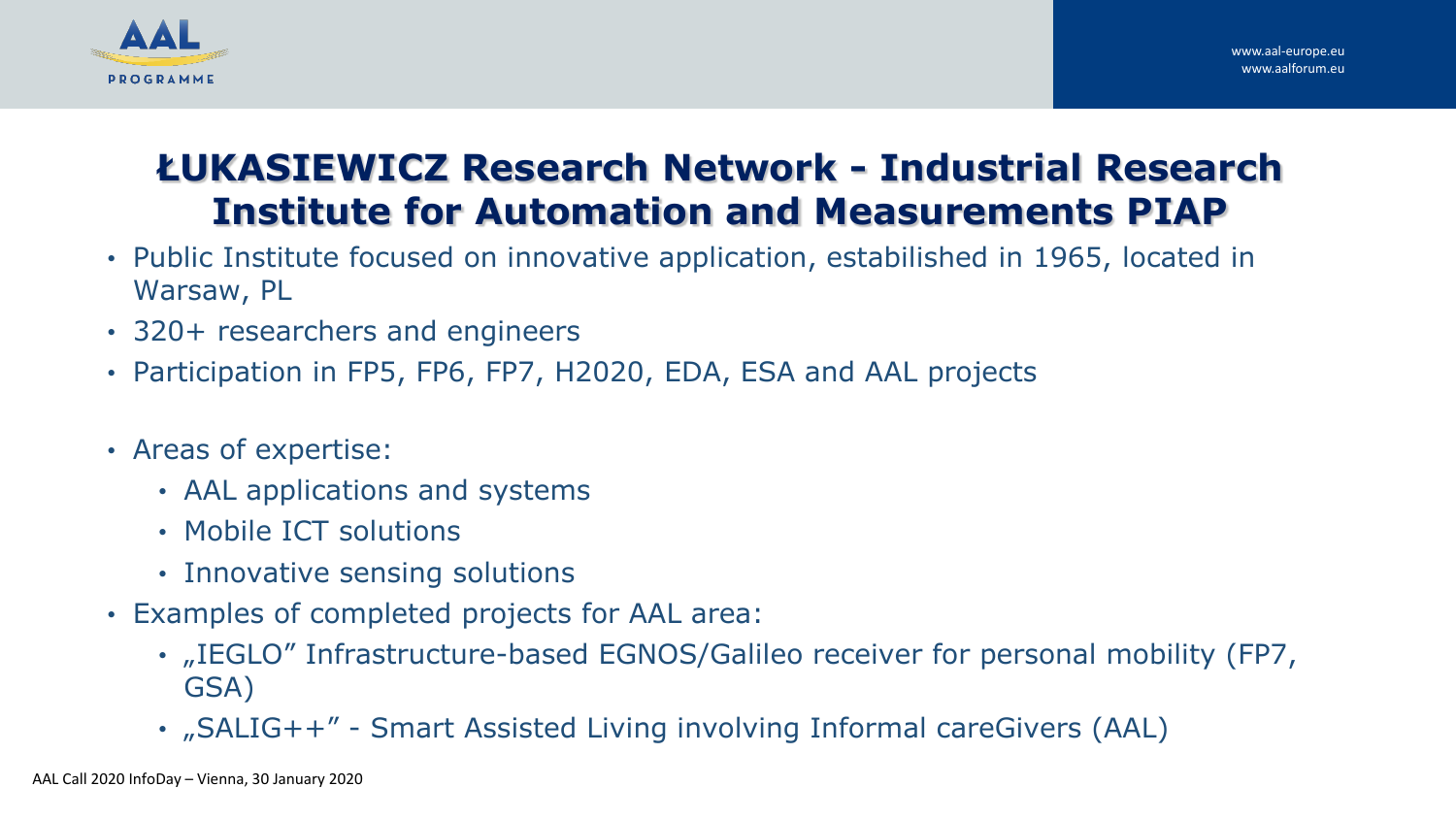



### **Innovative Support of Elderly at home, work and leasure activities – project idea**

- "Safety at home"
- Tele-health apps, IoT apps, Well-Being apps
- Personal mobility development, wireless and satellite applications
- Smart sensing environment tailored for individual needs
- Wearable sensors for elderly with diseases
	- Mild Cognitive Impairment (MCI)
	- Middle Stage of Dementia (MSD)
- Indoor and outdoor localisation technologies for tracking and monitoring
- Safety-fencing and corridoring
- Innovative tools for formal and informal Caregivers